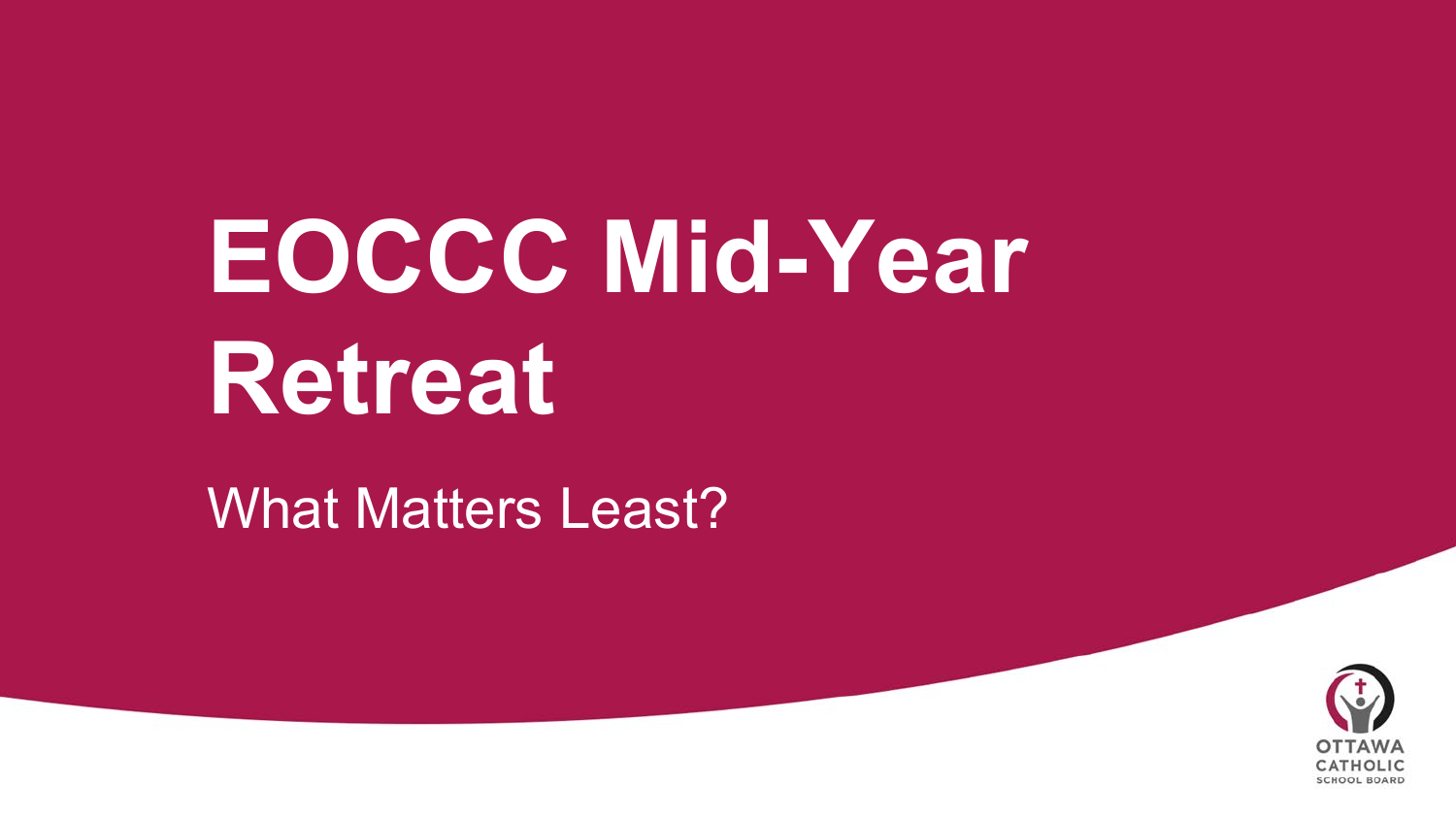### **The Trivial**



Turn to the person next to you and say what is the most troublesome, yet trivial thought, concern, and/or thing that consumes you unnecessarily.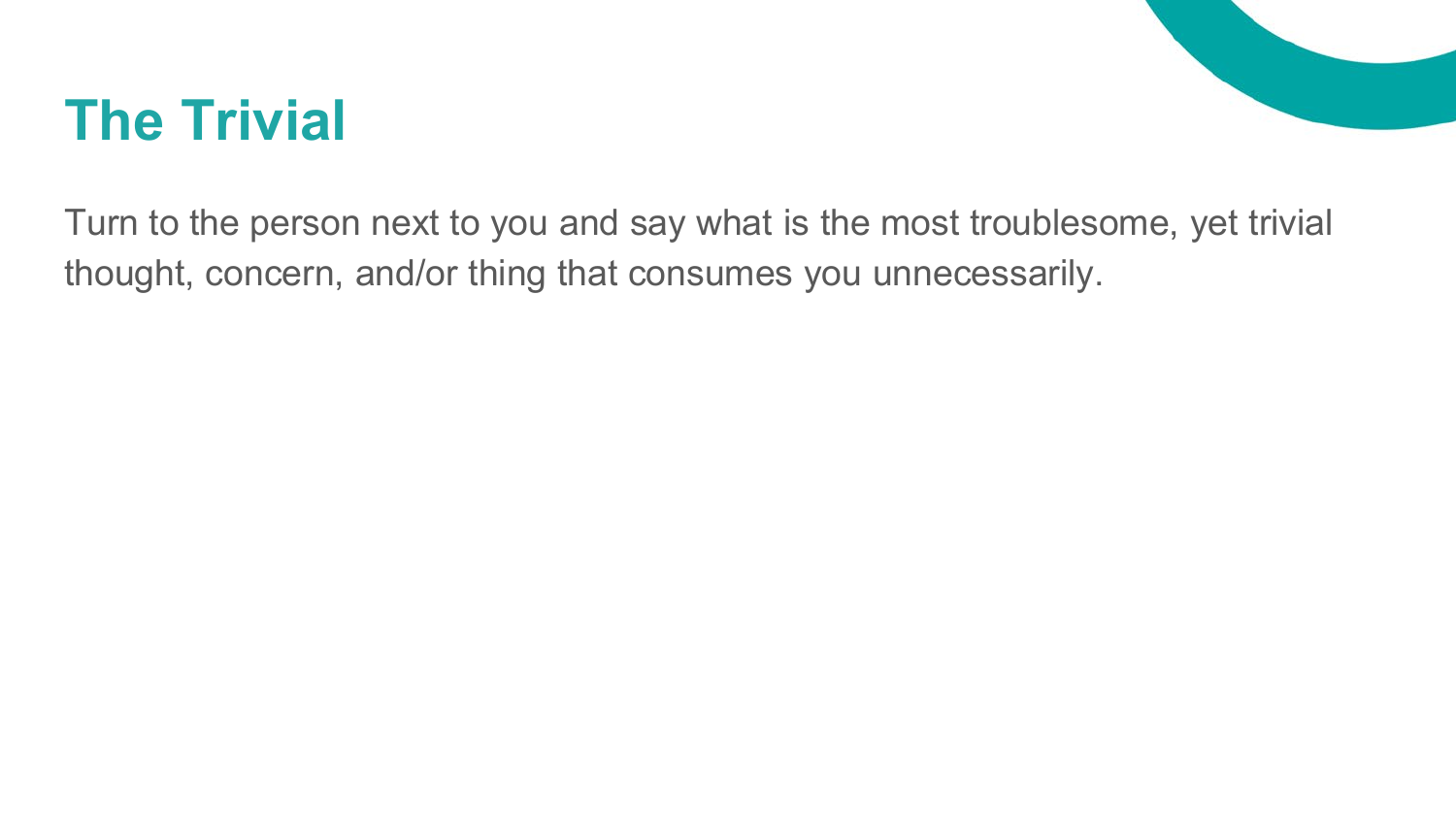#### **Prudence**

A person becomes prudent by learning to distinguish what is essential from what is non-essential, to set the right goals and to choose the best means of attaining them [1806, 1835]. The virtue of prudence directs all the other virtues. For prudence is the ability to recognize what is right. After all, someone who wants to lead a good life must know what the "good" is and recognize its worth.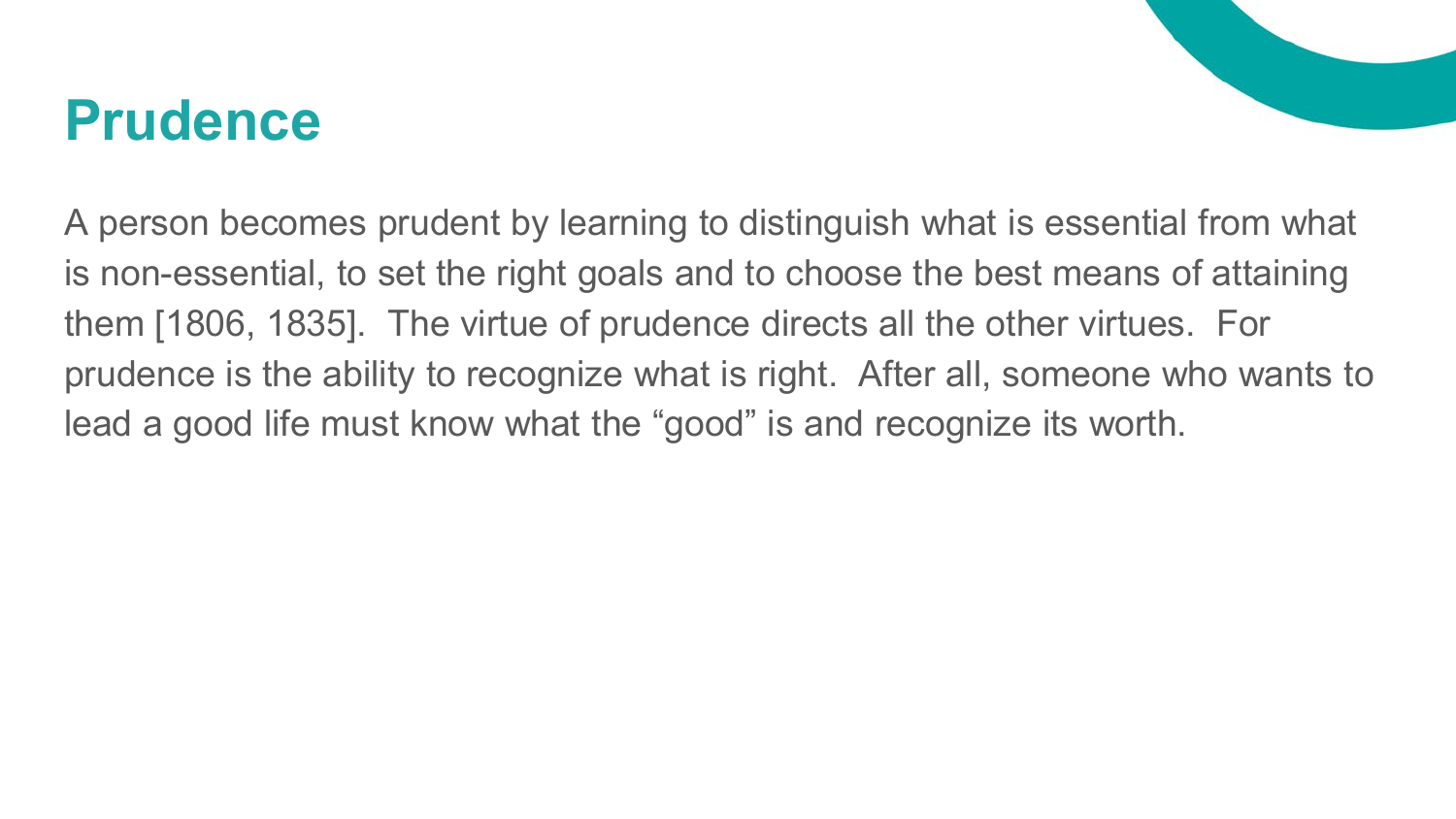

#### **Authentic vs. a "Pitch"**

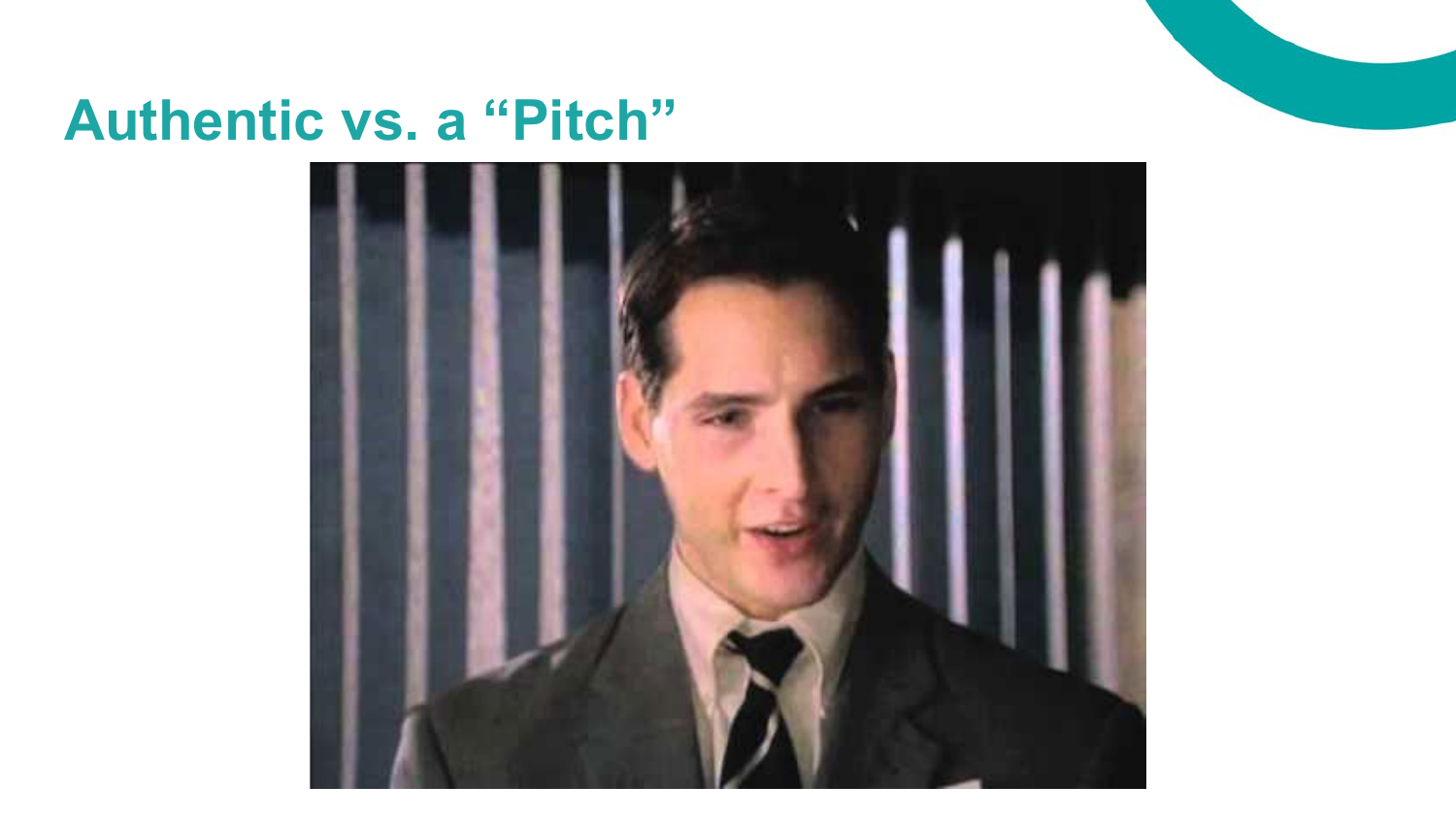#### **FOMO**

In 2013 the word "FOMO" was officially added to the Oxford Dictionary. This clever acronym, which stands for fear of missing out, was coined to describe that anxious feeling that can arise when you feel there is a more exciting prospect that is happening elsewhere — and unfortunately, you're not there.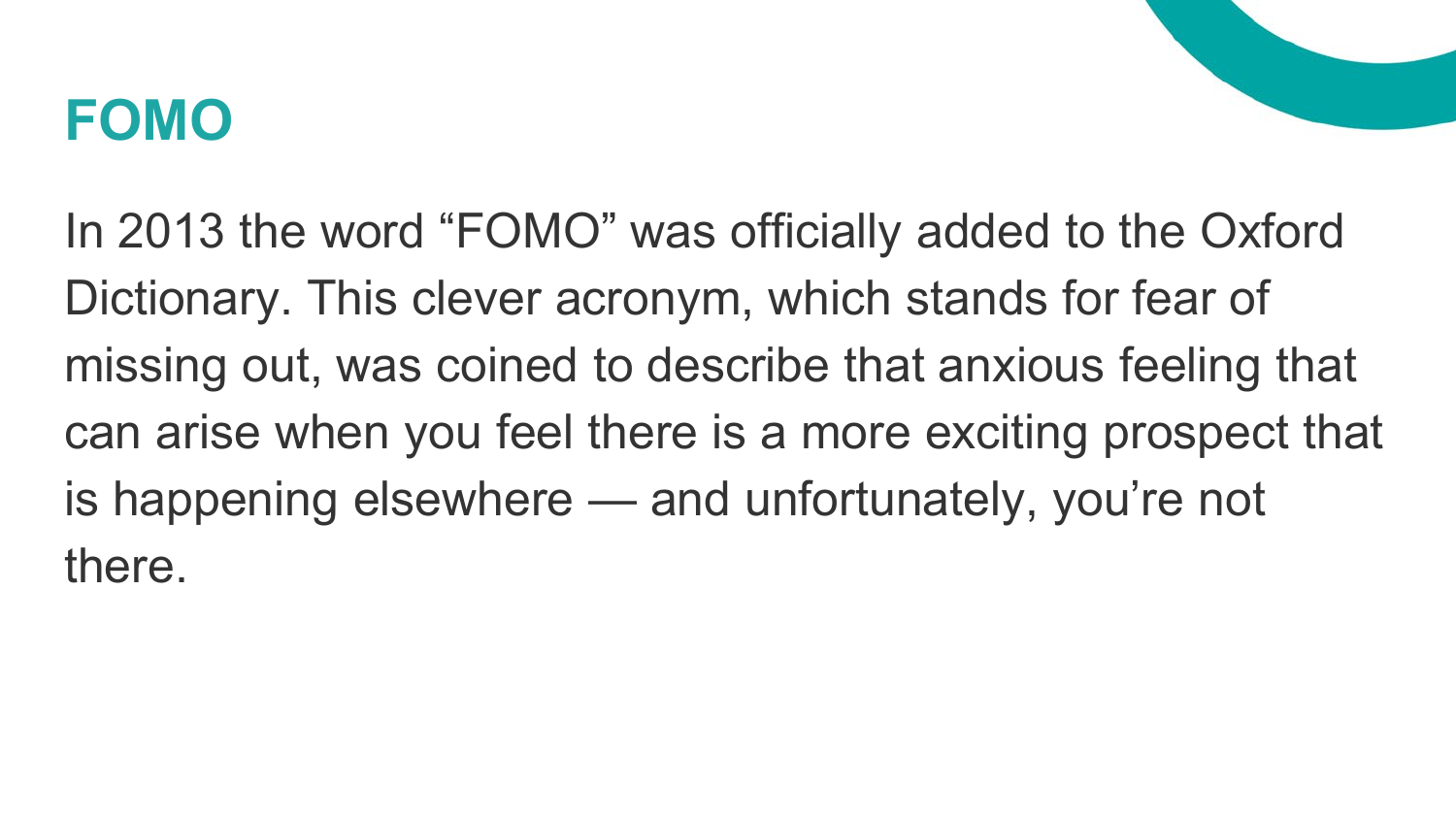## **Clarity from Silence**

Turn the distractions off. It provides the opportunity to listen.

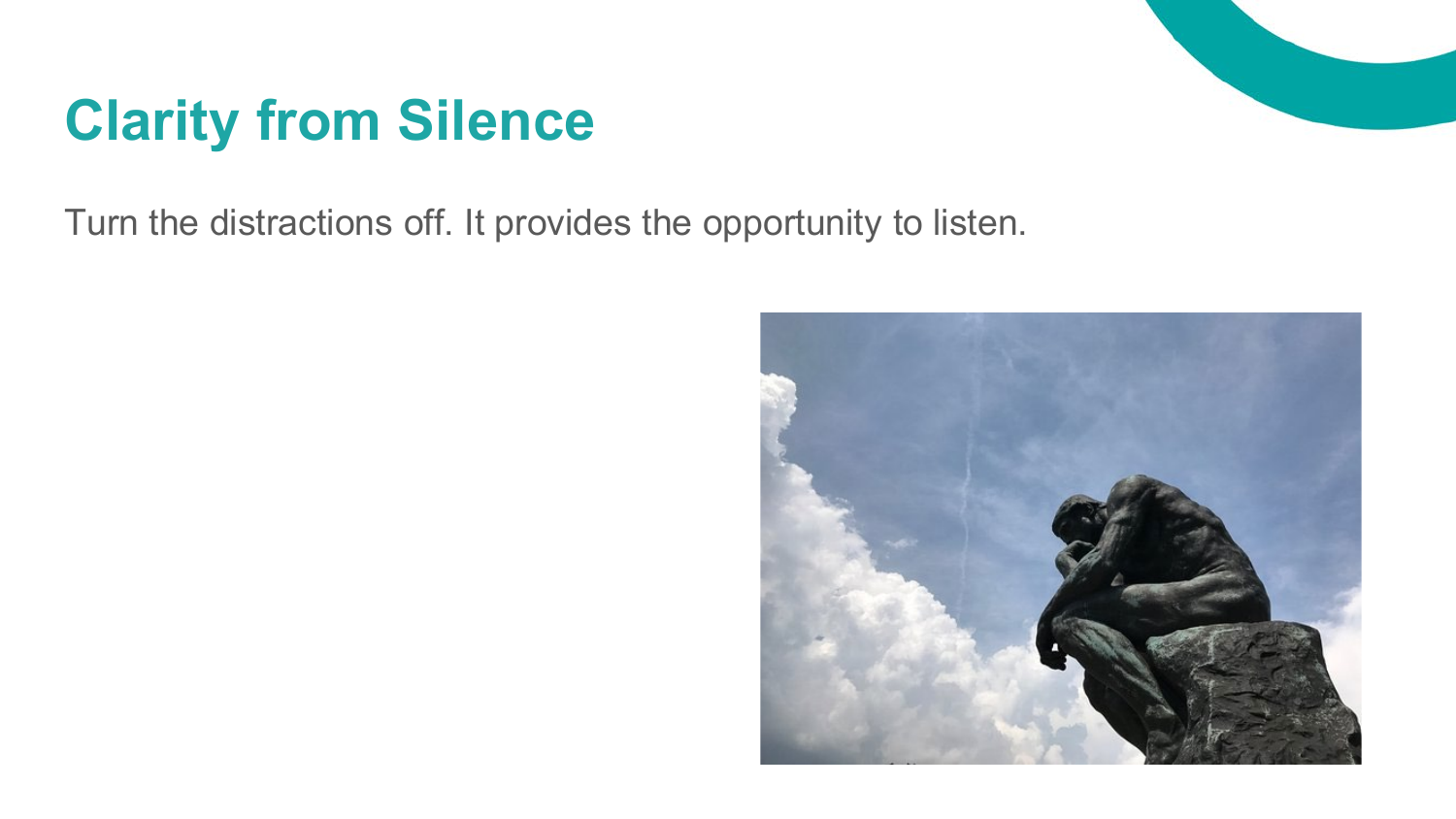

### **Comfort in Faith**

Practice the presence of God in our lives.

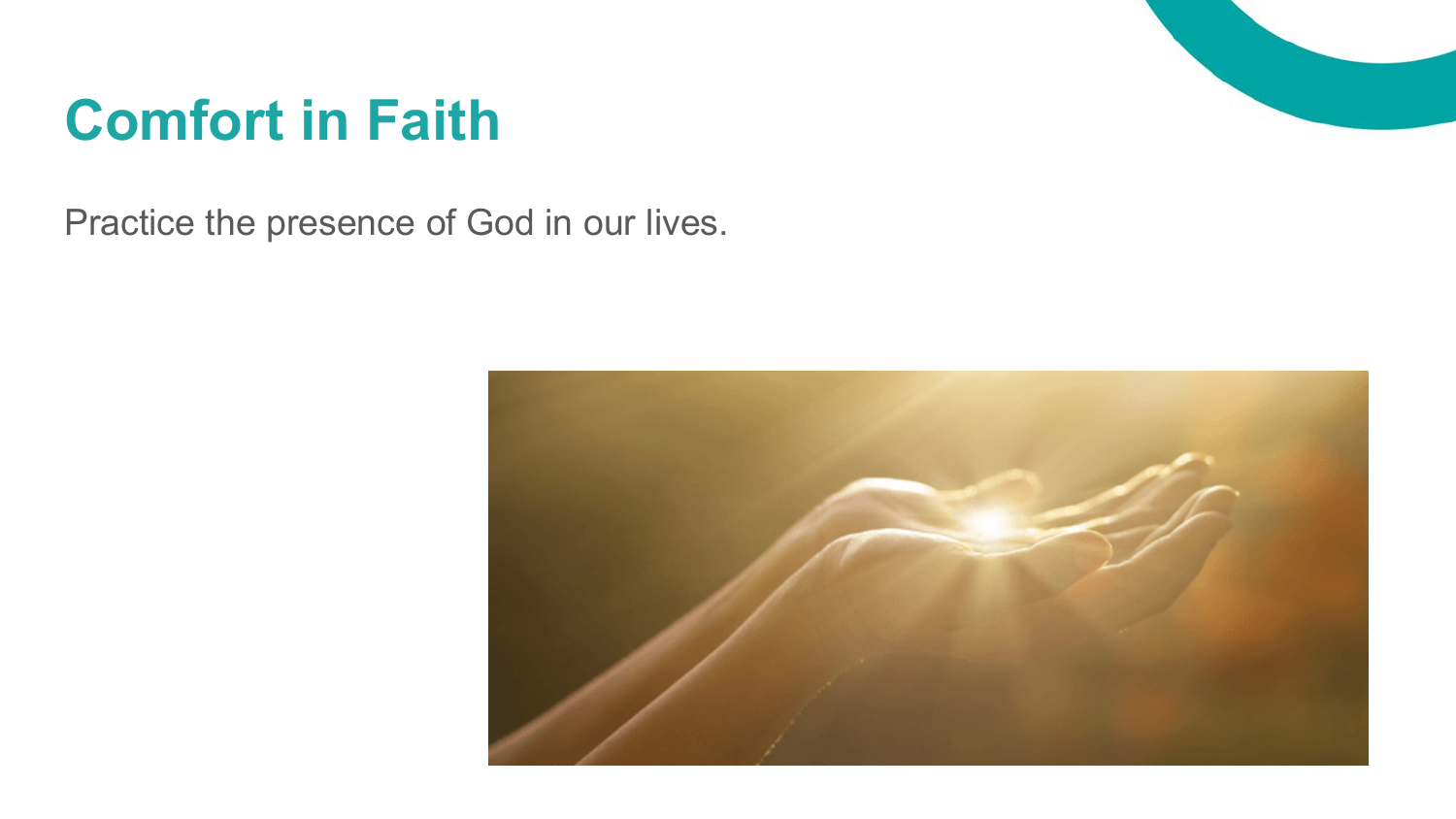

#### **Unitask**

Multitasking is a badge of honour for many. What are the benefits? Does it give you more time to re-create?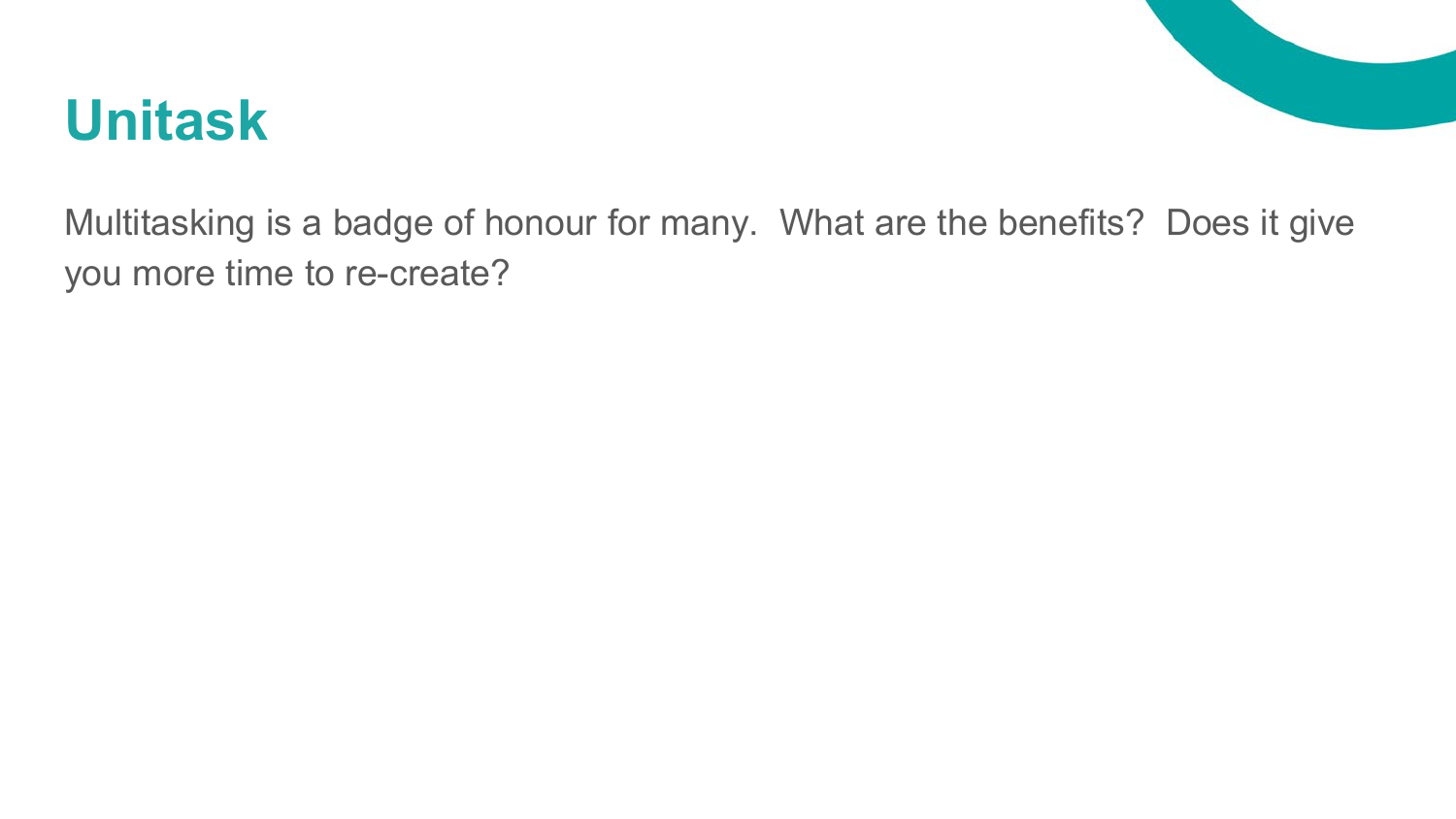# **Saying No**

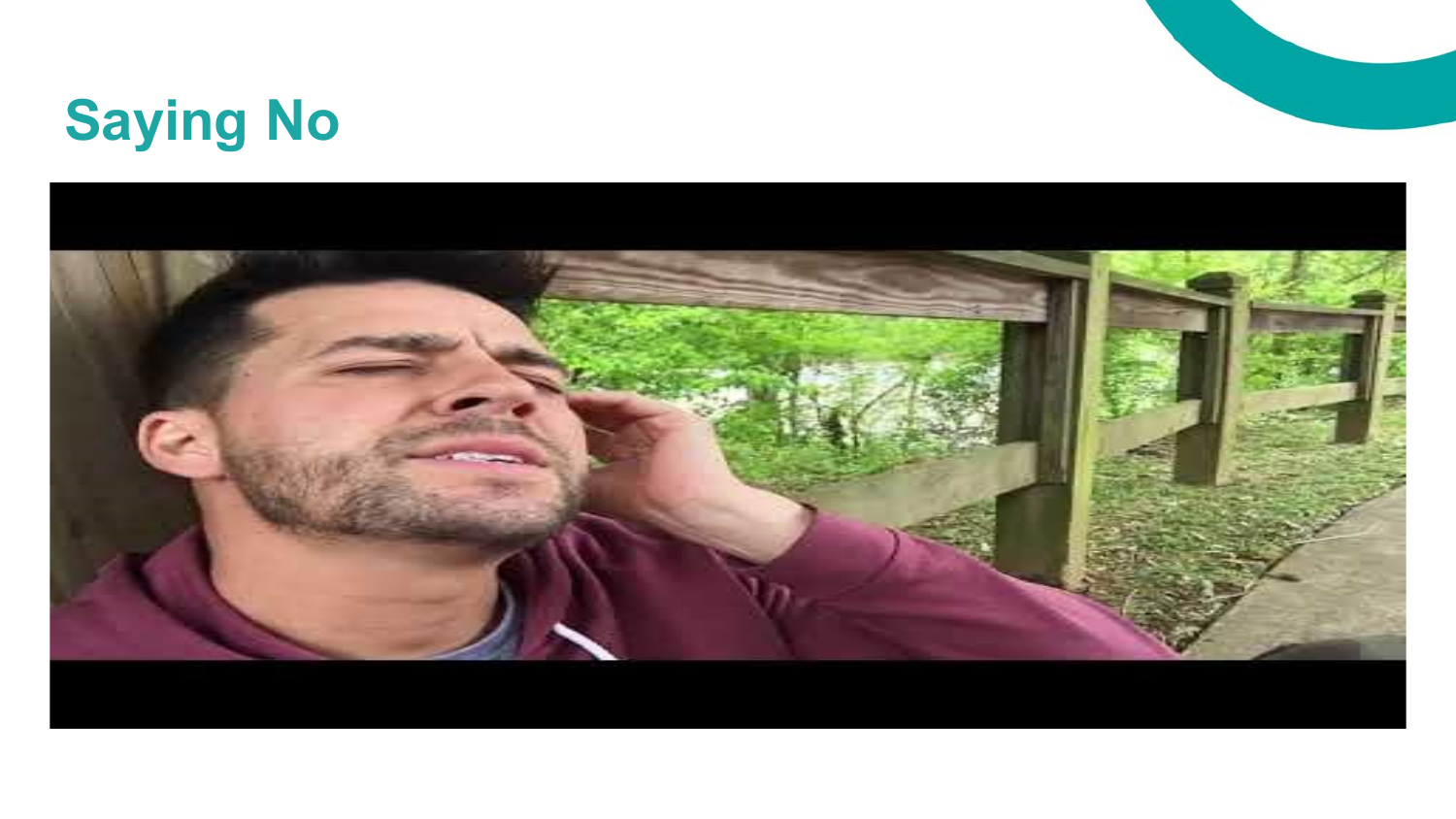### **Who Am I?**

We are many things to many people, but who are who for yourself?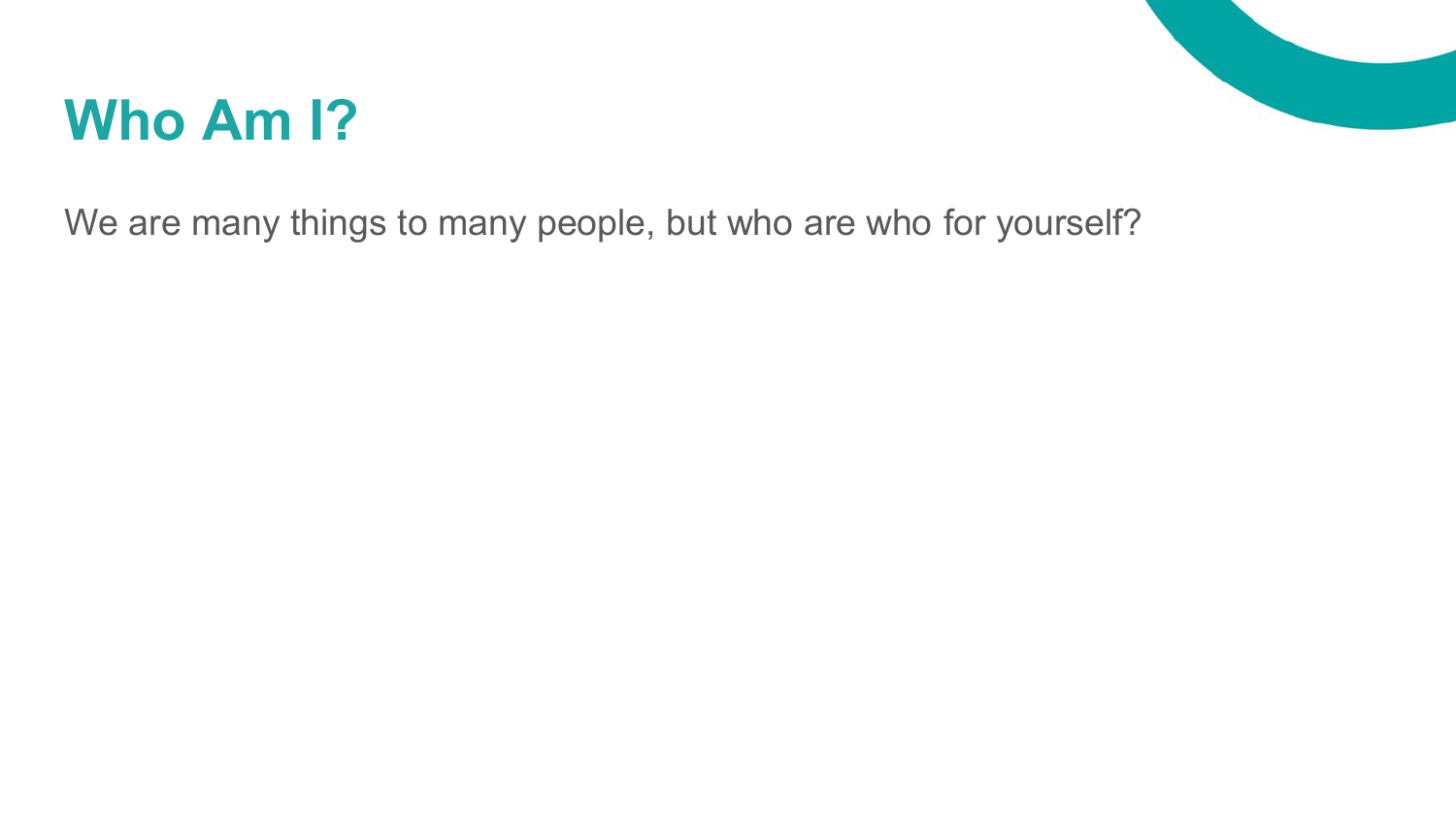#### **The Paradox**

THINGS THAT MATTER MOST MUST NEVER BE AT THE MERCY OF THINGS THAT MATTER LEAST.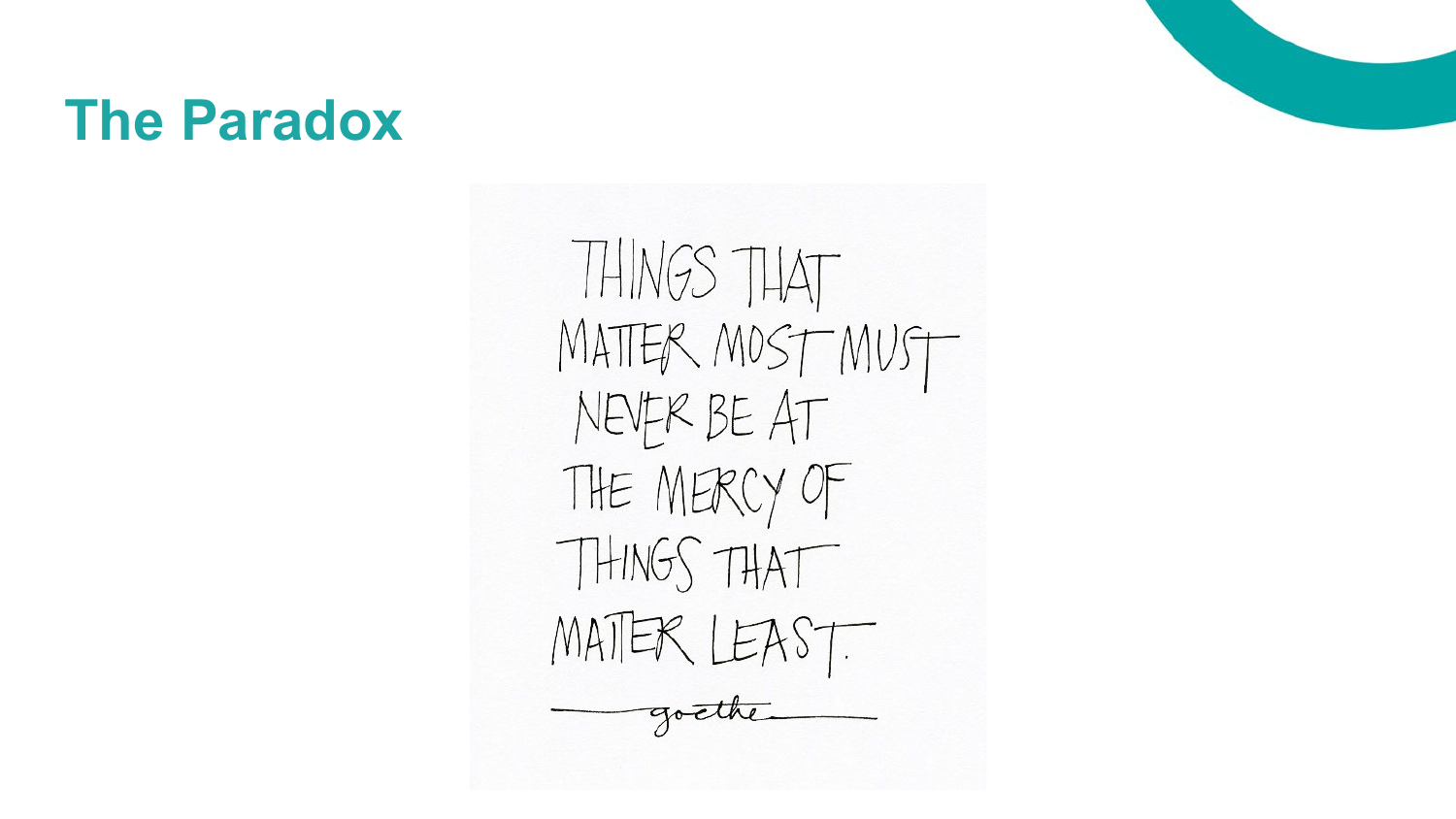### **Reflection Questions - Now is Your Time!**

Matthew Kelly challenges with many questions to ask ourselves. I would like to propose 3 of these questions for reflection:

- 1) What was the most empowering decision you have made?
- 2) In what area of your life do you feel least empowered?
- 3) What needs to be on your NOT TO DO list this year?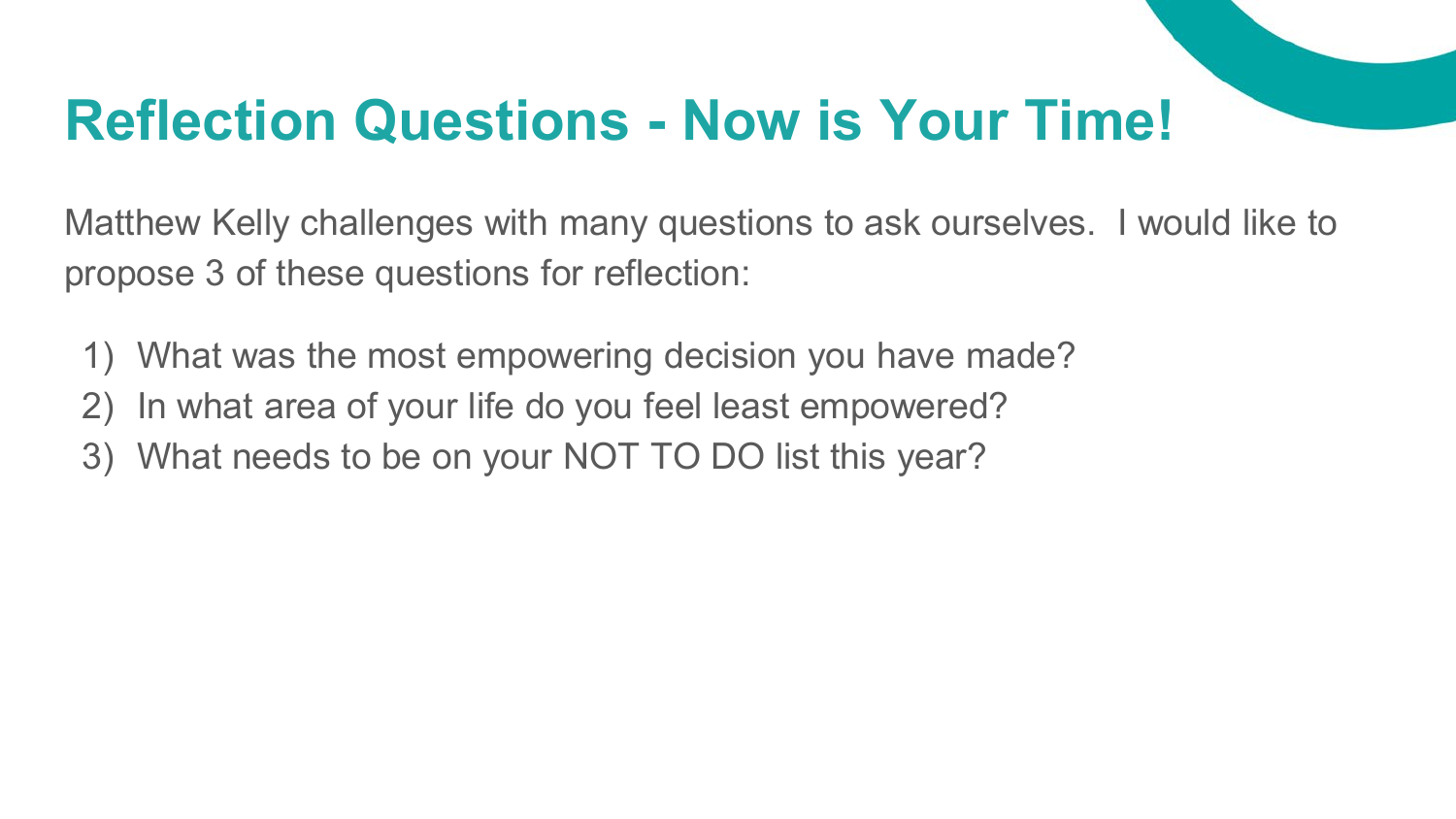### **Visio Divina**



Now, let your eyes gaze at the whole image. Take your time and look at every part of the photograph. See it all. Reflect on the image for a minute or so.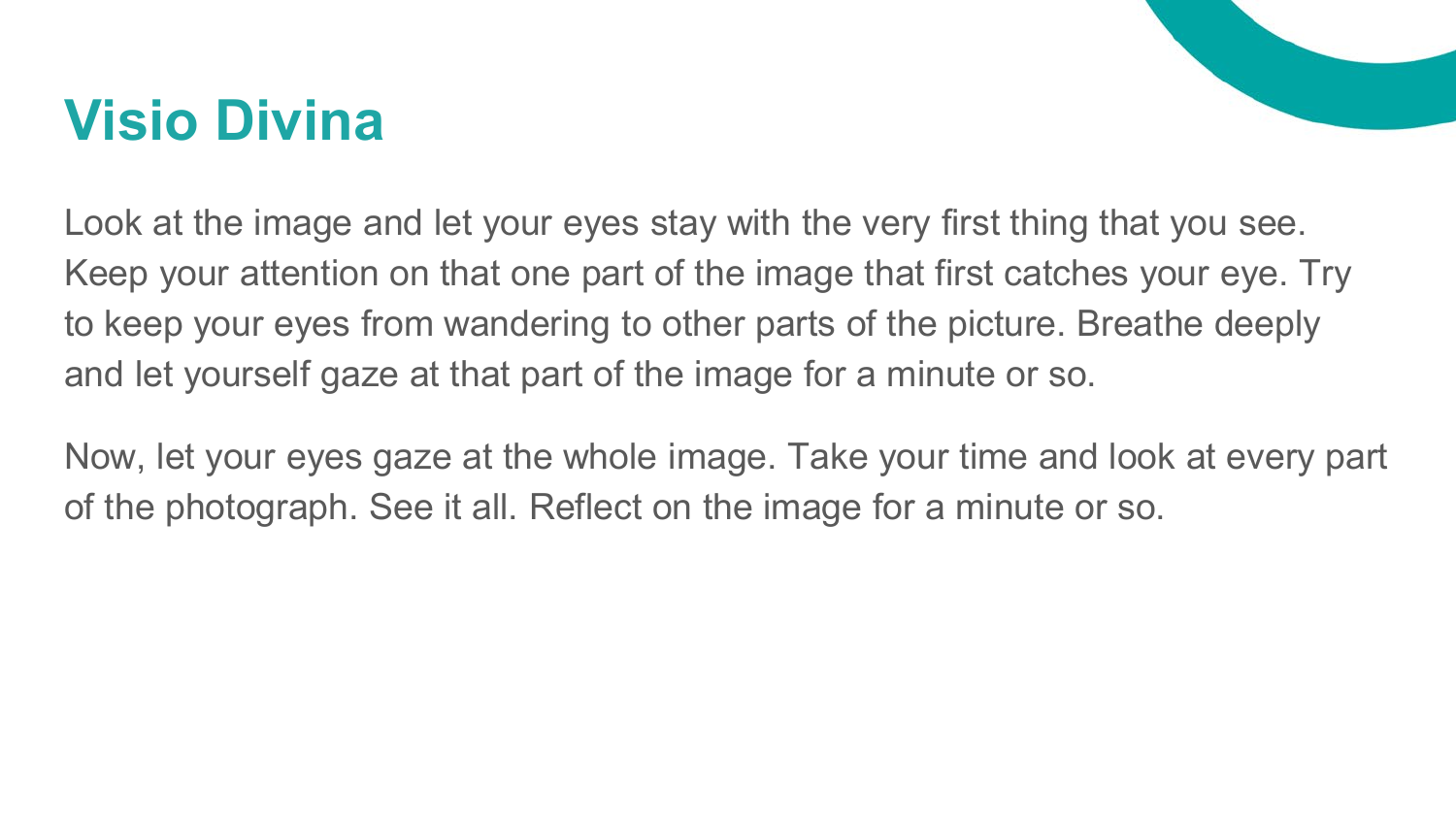

Consider the following questions:

What emotions does this image evoke in you?

What does the image stir up in you, bring forth in you?

Does this image lead you into an attitude of prayer? If so, let these prayers take form in you. Write them down if you desire.

Now, offer your prayers to God in a final time of silence.